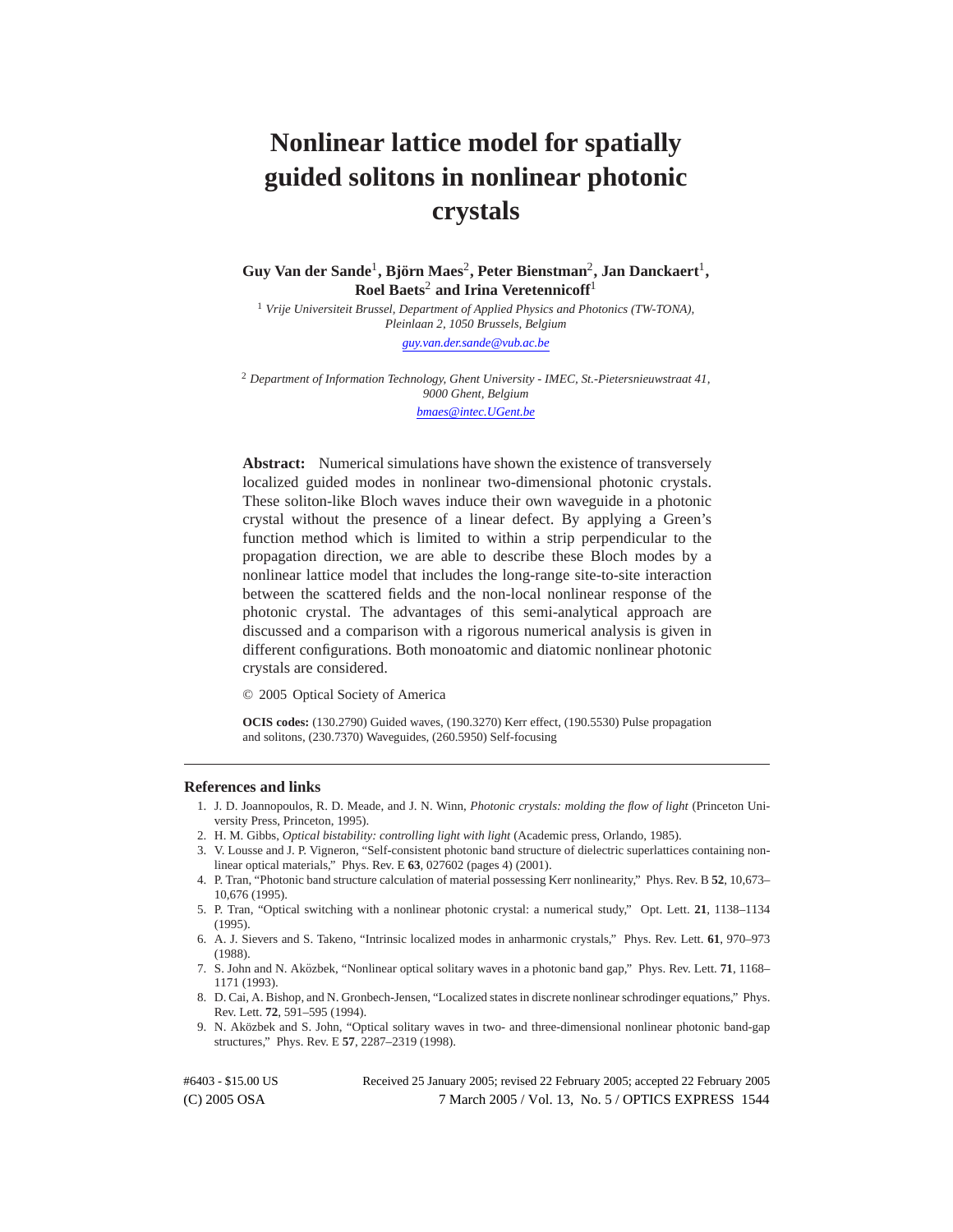- 10. R. Morandotti, U. Peschel, J. S. Aitchison, H. S. Eisenberg, and Y. Silberberg, "Dynamics of discrete solitons in optical waveguide arrays," Phys. Rev. Lett. **83**, 2726–2729 (1999).
- 11. S. F. Mingaleev, Y. S. Kivshar, and R. A. Sammut, "Long-range interaction and nonlinear localized modes in photonic crystal waveguides," Phys. Rev. E **62**, 5777–5782 (2000).
- 12. F. Lederer, S. Darmanyan, and A. Kobyakov, *Spatial solitons*, chap. Discrete solitons, 269–292 (Springer, Berlin, 2001).
- 13. A. A. Sukhorukov and Y. S. Kivshar, "Nonlinear guided waves and spatial solitons in a periodic layered medium," J. Opt. Soc. Am. B **19**, 772–781 (2002).
- 14. B. Maes, P. Bienstman, and R. Baets, "Bloch modes and self-localized waveguides in nonlinear photonic crystals," J. Opt. Soc. Am. B **22**, ? (2005). To be published.
- 15. P. Bienstman and R. Baets, "Optical modelling of photonic crystals and VCSELs using eigenmode expansion and perfectly matched layers," Opt. Quantum. Electron. **33**, 327–341 (2001).
- 16. B. Maes, P. Bienstman, and R. Baets, "Modeling of Kerr nonlinear photonic components with mode expansion," Opt. Quantum. Electron. **36**, 15–24 (2004).
- 17. S. F. Mingaleev and Y. S. Kivshar, "Effective equations for photonic-crystal waveguides and circuits," Opt. Lett. **27**, 231–233 (2002).
- 18. S. F. Mingaleev and Y. S. Kivshar, "Nonlinear transmission and light localization in photonic-crystal waveguides," J. Opt. Soc. Am. B **19**, 2241–2249 (2002).
- 19. H. Ammari and F. Santosa, "Guided waves in a photonic bandgap structure with a line defect," SIAM J. Appl. Math. **64**, 2018–2033 (2004).
- 20. C. M. Anderson and K. P. Giapis, "Symmetry reduction in group 4mm photonic crystals," Phys. Rev. B **56**, 7313–7320 (1997).
- 21. S. F. Mingaleev and Y. S. Kivshar, "Self-trapping and stable localized modes in nonlinear photonic crystals," Phys. Rev. Lett. **86**, 5474–5477 (2001).

## **1. Introduction**

Photonic crystals are artificial materials consisting of a periodic dielectric structure, designed to engineer the characteristics of the light propagating within [1]. They have received quite some interest. On the other hand, nonlinear optical systems promise many interesting all-optical signal and processing applications [2]. When a nonlinearity is included into the photonic crystal structure, the possibility of truly *molding* light with light opens up. The most considered nonlinear effect is the Kerr effect. Using this nonlinearity, the propagation of modes can be changed by tuning the band-gap dynamically [3, 4, 5]. Moreover, there also other effects to be studied such as the appearance of localized nonlinear modes and gap solitons [6, 7, 8, 9, 10, 11, 12, 13].

Photonic crystals embedded with nonlinear material are an ideal environment to generate and to observe nonlinear localized modes. In [11], Mingaleev *et al.* consider waveguides created by an array of dielectric rods introduced into an otherwise perfect two-dimensional photonic crystal. In this work, it is assumed that the dielectric constant of the waveguide rods depends on the field intensity due to the nonlinear Kerr effect. Using a nonlinear lattice model, they are able to demonstrate the existence of 2D spatially localized modes with a frequency in the band-gap.

Recently, in [14], some of us demonstrated numerically the existence of self-localized waveguides in a two-dimensional photonic crystal consisting of a square lattice of Kerr-type rods without linear defects. These self-localized waveguides are Bloch modes with frequency in the band-gap. They are confined in the transverse direction due to the band-gap, but they are able to propagate longitudinally as they induce a waveguide in the material by locally reducing the refractive index. Because a self-localized waveguide overcomes the longitudinal band-gap, it can be seen as a variant of the gap soliton [7, 9]. However, they can also be interpreted as a kind of intrinsic localized mode [6, 8] such as discrete solitons in waveguide arrays [10, 12].

Our numerical method is based on a linear mode expansion method [15], where one chooses a main propagation direction and then divides the structure in sections invariant along this direction. The field in one such invariant section can be described as a superposition of eigenmodes. To combine the different sections the mode-matching technique is used. In this way, the fields throughout the entire structure can be found by matrix manipulations. However, things get a bit

(C) 2005 OSA 7 March 2005 / Vol. 13, No. 5 / OPTICS EXPRESS 1545 #6403 - \$15.00 US Received 25 January 2005; revised 22 February 2005; accepted 22 February 2005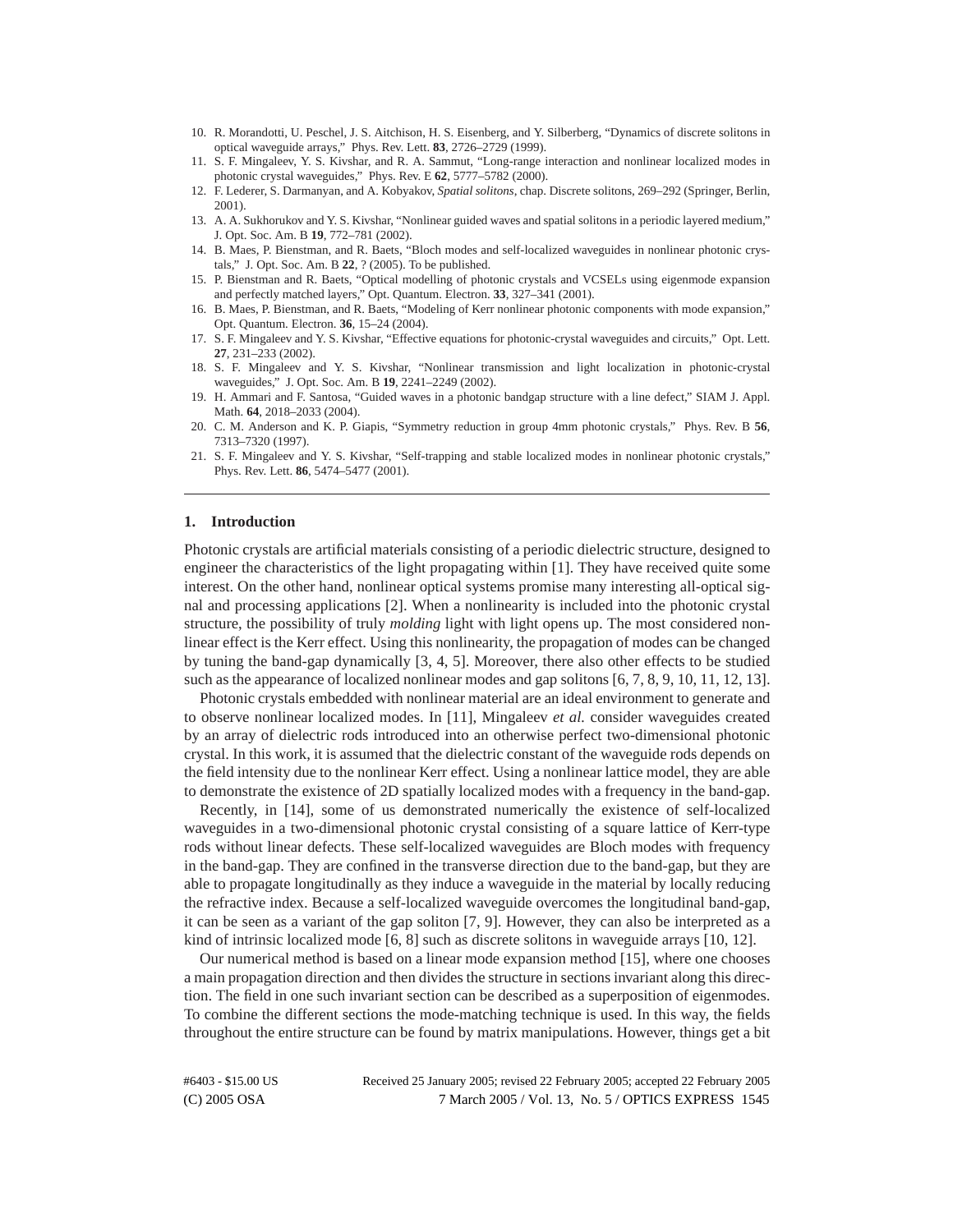more complicated when the Kerr nonlinearity is taken into account and the refractive index is dependent on the local field intensity. The nonlinear material in the structure is then divided into smaller sections using a spatial grid. Using the linear eigenmode expansion, the field intensity can be found. Using this calculated field profile the local refractive index is updated. The new field profile can be calculated and the refractive index brought up to date again. In this way, the nonlinearity is taken into account iteratively [16]. Both on-site nonlinear guided soliton modes, modes with a maximum centered on a nonlinear rod, and inter-site modes, have been reported [14].

The properties of photonic crystals and photonic-crystal waveguides are usually studied by numerical integration of Maxwell's equation. Such calculations can be quite time-consuming and do not always provide good physical insight. Mingaleev *et al.* show a novel conceptual approach based on effective discrete equations including long-range interaction from site to site, which has proven to be successful for photonic crystal waveguides [17], for nonlinear localized modes [11] and for nonlinear waveguides [18]. The purpose of this work is to suggest a similar semi-analytical approach to describe the properties of self-localized waveguides based on a nonlinear lattice model. By exploiting the clear one dimensional periodicity of the Bloch modes, it is possible to reduce the infinite two dimensional crystal to a strip of material which is finite in the propagation direction and infinite in the orthogonal one. From the Green's function of the strip, it is possible to find a set of discrete equations which model the interaction between the field centered at the rods of nonlinear material.

The paper is organized as follows. In Section II, we present the nonlinear photonic crystal studied here and review the numerical results found in [14]. In Section III, we study a strip of photonic crystal. This enables us to restrict our study to one-dimensional longitudinal Bloch waves. In Section IV, we introduce effective discrete equations, which model the site-to-site nonlinear interaction of the scattered fields. In Section V, we find the solutions of the nonlinear lattice model and compare these semi-analytical results with the numerical ones found in [14]. Section VI contains conclusions.

## **2. The model and self-localized waveguides**

The structure under consideration is a two-dimensional photonic crystal consisting of a square lattice of parallel, infinitely long dielectric square rods in a homogeneous dielectric with lower refractive index (in this case air). We assume that the rods are oriented along the *z*-axis. In this sense, the dielectric permittivity can be written as a two-dimensional function  $\varepsilon(\mathbf{r}) = \varepsilon(x, y)$ . The rods are arranged in a perfect square lattice with lattice constant  $a$  ( $\mathbf{a_x} = a\mathbf{x}$  and  $\mathbf{a_y} = a\mathbf{y}$ ). The rods have a refractive index of 3.4 and the ratio of the side of the rods to the crystal period is  $d/a = 0.25$ . The electric field is polarized parallel to the rods (TM-polarization) and propagates in the *xy*-plane. The wave equation then simplifies to its scalar form. We only consider monochromatic light,  $E(\mathbf{r}) = E(\mathbf{r}|\omega)e^{-i\omega t}$ , which reduces the wave equation to the well known Helmholtz equation

$$
\left[\nabla^2 + \varepsilon(\mathbf{r}) \left(\frac{\omega}{c}\right)^2\right] E(\mathbf{r}|\omega) = 0.
$$
 (1)

This eigenvalue problem can be solved in the case of a perfect linear photonic crystal with permittivity  $\varepsilon(\mathbf{r}) = \varepsilon_L(\mathbf{r})$ , which is of course a periodic function

$$
\varepsilon_L(\mathbf{r} + r\mathbf{a_x} + s\mathbf{a_y}) = \varepsilon_L(\mathbf{r}),\tag{2}
$$

with  $r$  and  $s$  arbitrary integers, and  $a_x$  and  $a_y$  are the lattice vectors of a primitive unit cell of the photonic crystal.

(C) 2005 OSA 7 March 2005 / Vol. 13, No. 5 / OPTICS EXPRESS 1546 #6403 - \$15.00 US Received 25 January 2005; revised 22 February 2005; accepted 22 February 2005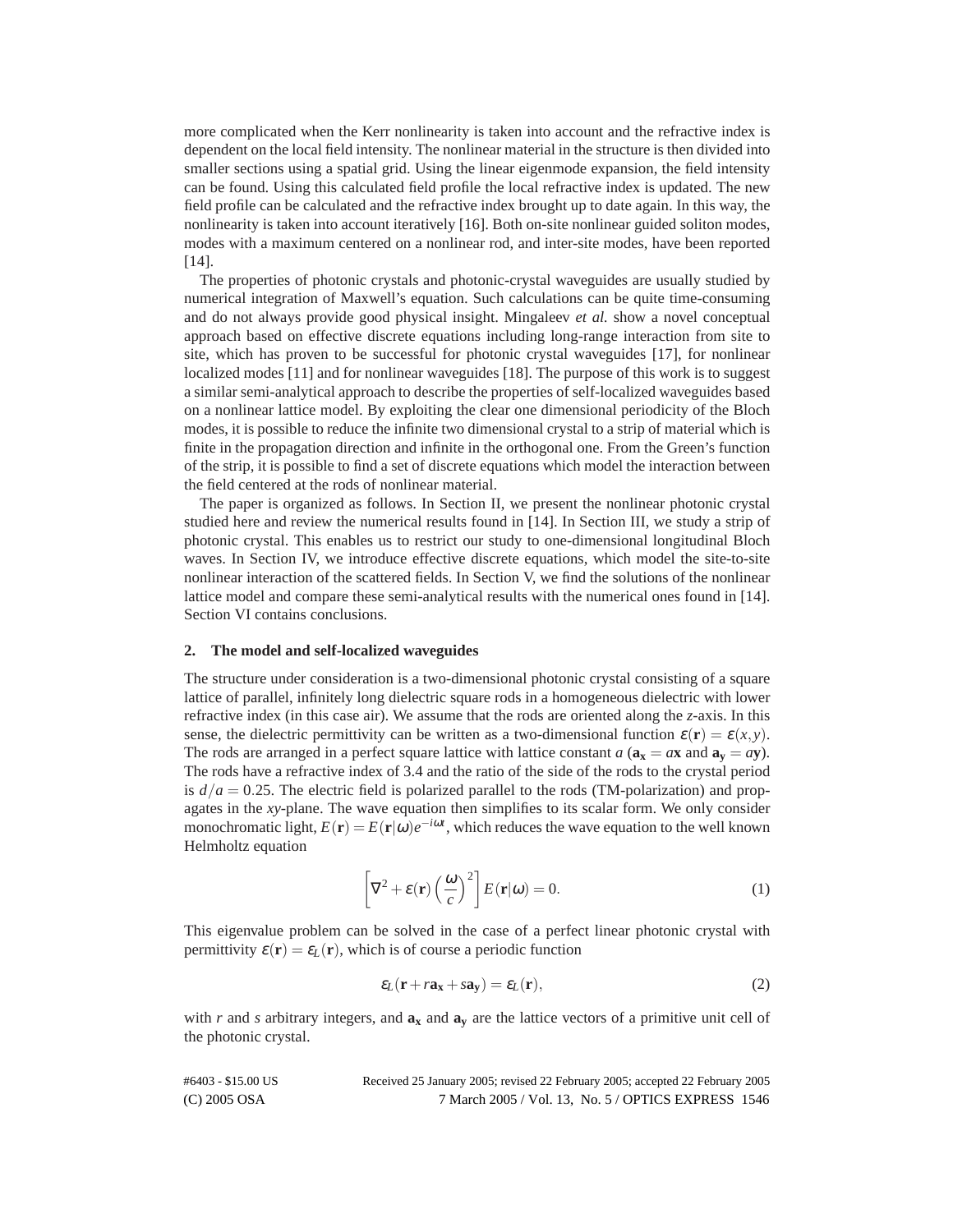

Fig. 1. The band-gap structure of the photonic crystal consisting of a square lattice of square dielectric rods ( $n = 3.4$ ) in an air background. The ratio of the side of the rods to the crystal period is  $d/a = 0.25$ .



Fig. 2. A gap soliton with  $\omega = 0.38(2\pi c/a)$  and  $k_x = 0.7\pi/a$  propagating along the *x*direction.

In the linear case, the band structure of this configuration is shown in Fig. 1. The photonic band-gap extends from the lower frequency  $\omega = 0.35(2\pi c/a)$  to the higher  $\omega = 0.48(2\pi c/a)$ . Of course, if the frequency of the electric field lies within the band-gap, the field cannot propagate through the structure and will be damped. But, as shown in [14], when the rods contain a Kerr material, this nonlinearity can create guided modes within the band-gap. Such a spatial guided soliton is the linear guided mode of the refractive index profile of the waveguide it induces through the nonlinearity. The Kerr nonlinear refractive index  $n_2$  has to be chosen negative to induce the waveguide defect and to enable the self-localization to occur. In Fig. 2, an example of such a gap soliton is shown. We have checked that gap solitons propagating in the M-direction (along the structure diagonal) also exist for a negative Kerr index. However, in the following we limit ourselves to propagation in the X-direction.

(C) 2005 OSA 7 March 2005 / Vol. 13, No. 5 / OPTICS EXPRESS 1547 #6403 - \$15.00 US Received 25 January 2005; revised 22 February 2005; accepted 22 February 2005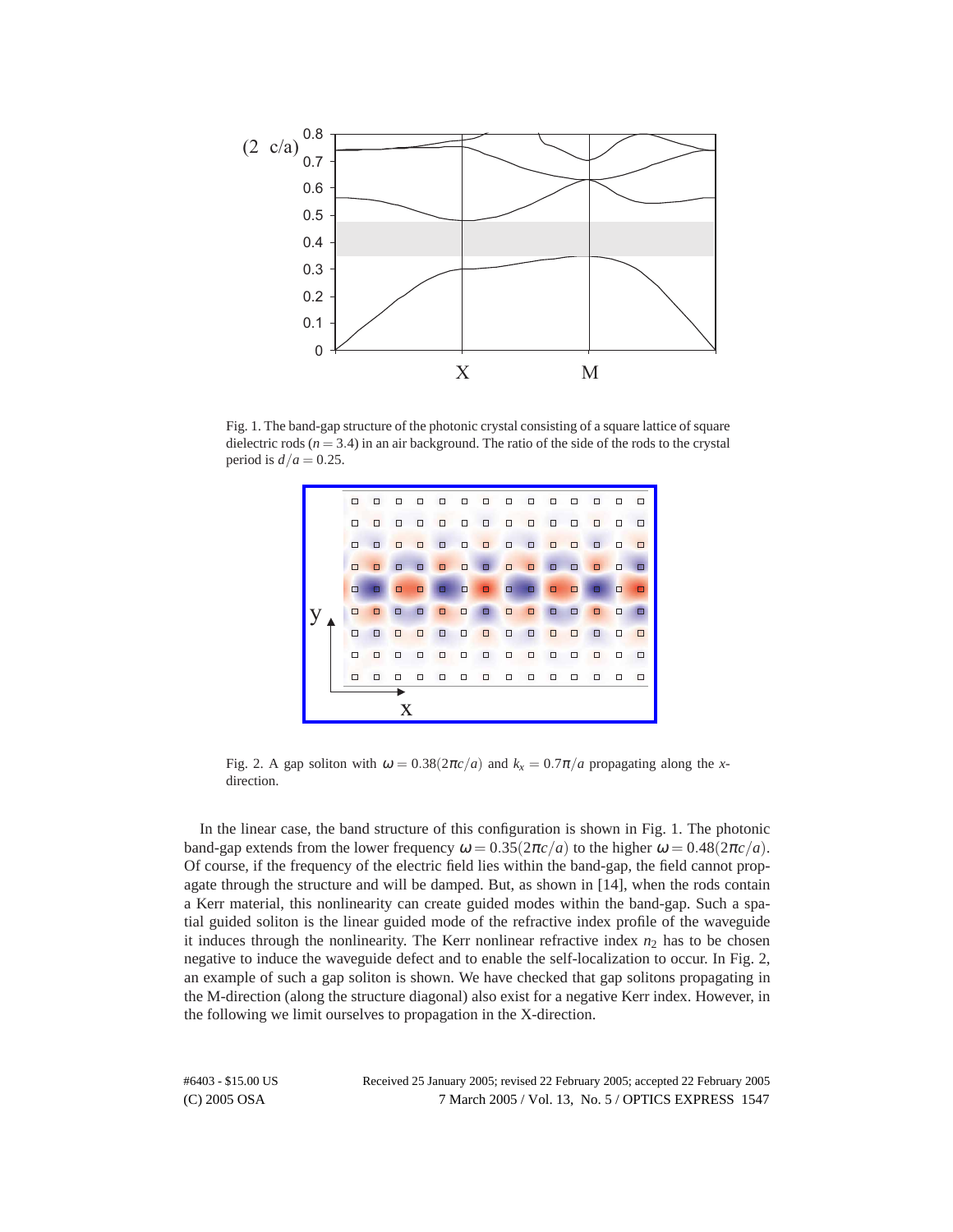#### **3. A photonic crystal strip**

The self-localized waveguides possess translational symmetry, and the corresponding guided modes can be characterized by the reciprocal wavenumber  $k<sub>x</sub>$ . Also, such a guided mode has a periodic profile along the waveguide, and it decays exponentially in the transverse direction. Through the nonlinear interaction, the medium loses its periodicity in the *y*-direction, while retaining it in the *x*-direction. We will exploit this fact in the analysis.

We will investigate the periodic problem on a strip of the linear photonic crystal. The strip is denoted by the material between  $x = \left[-\frac{a}{2}, \frac{a}{2}\right]$ . Let us consider the Bloch wave  $E(\mathbf{r}|\omega_{k_x}, k_x)$ parameterized in  $k_x$ . For each  $k_x \in [0, 2\pi/a]$ , this one-dimensional Bloch wave satisfies:

$$
\left[\nabla^2 + \varepsilon_L(\mathbf{r}) \left(\frac{\omega_{k_x}}{c}\right)^2\right] E(\mathbf{r}|\omega_{k_x}, k_x) = 0.
$$
\n(3)

together with the Bloch condition  $E(x + a, y | \omega_{k_x}, k_x) = E(x, y | \omega_{k_x}, k_x) e^{ik_x a}$ . Of course, the original dispersion relation and (two-dimensional) Bloch waves of the entire photonic crystal can be recovered when the Bloch condition in the perpendicular direction is also introduced.

Instead of integrating Eq. (3) numerically, as was done in [14], we will follow a similar approach as in [11, 17, 18] and transform the problem to its integral form using the strip's Green function. The strip's Green's function for a fixed  $(\omega_{k_x}, k_x)$  was proposed in [19] and satisfies:

$$
\left[\nabla^2 + \left(\frac{\omega_{k_x}}{c}\right)^2 \varepsilon_L(\mathbf{x})\right] g(\mathbf{r}_1, \mathbf{r}_2 | \omega_{k_x}, k_x) = -\sum_{j \in \mathbb{Z}} \delta(\mathbf{r}_1 + j\mathbf{a}_\mathbf{x} - \mathbf{r}_2) e^{ijk_x a},\tag{4}
$$

$$
g(\mathbf{r_1} + \mathbf{a_x}, \mathbf{r_2} | \omega_{k_x}, k_x) = g(\mathbf{r_1}, \mathbf{r_2} | \omega_{k_x}, k_x) e^{ik_x a}
$$
\n<sup>(5)</sup>

with  $\omega_{k_x}$  inside the band gap. The strip Green's function is related to the whole-space Green's function *G*, which is the Green's function associated to the full two-dimensional photonic crystal, through [19]

$$
g(\mathbf{r}_1, \mathbf{r}_2 | \omega_{k_x}, k_x) = \sum_{j \in \mathbb{Z}} G(\mathbf{r}_1 + j\mathbf{a}_x, \mathbf{r}_2 | \omega) e^{ijk_x a}.
$$
 (6)

By folding the whole space Green's function onto itself, we reduce our study to the modes which can be considered as one-dimensional Bloch modes with the Bloch scalar  $k_x$ . An example of the Green's function of the entire photonic crystal is given in Fig. 3(a). One can notice the typical evanescent behavior of the Green's function due to the band-gap. In Fig. 3(b), we show the corresponding strip's Green's function. Note that the Green's function of a perfect linear two-dimensional photonic crystal is symmetric,  $G(\mathbf{r}_1, \mathbf{r}_2 | \omega) = G(\mathbf{r}_2, \mathbf{r}_1 | \omega)$ , and also periodic,  $G(\mathbf{r_1} + \mathbf{r}\mathbf{a_x} + \mathbf{s}\mathbf{a_y}, \mathbf{r_2}|\omega) = G(\mathbf{r_1}, \mathbf{r_2}|\omega)$ . It is possible to show that the strip's Green's function is periodic,  $g(\mathbf{r_1} + r\mathbf{a_x} + s\mathbf{a_y}, \mathbf{r_2} + r\mathbf{a_x} + s\mathbf{a_y} | \omega_{k_x}, k_x) = g(\mathbf{r_1}, \mathbf{r_2} | \omega_{k_x}, k_x).$ 

## **4. Effective discrete equations**

In this Section, we reintroduce the nonlinearity into the dielectric permittivity as an addition to the linear dielectric constant:

$$
\varepsilon(\mathbf{r}) = \varepsilon_L(\mathbf{r}) + \varepsilon_{NL}(\mathbf{r}).\tag{7}
$$

Let us reconsider the Helmholtz problem defined in the strip, where the eigenvalue  $\omega_{k_x}$  lies in the band gap. The mode profile  $E(\mathbf{r}|\omega_{k_x}, k_x)$  satisfies

$$
\left[\nabla^2 + \left(\frac{\omega_{k_x}}{c}\right)^2 \mathcal{E}_L(\mathbf{r})\right] E(\mathbf{r}|\omega_{k_x}, k_x) = -\left(\frac{\omega_{k_x}}{c}\right)^2 \mathcal{E}_{NL}(\mathbf{r}) E(\mathbf{r}|\omega_{k_x}, k_x).
$$
\n(8)

(C) 2005 OSA 7 March 2005 / Vol. 13, No. 5 / OPTICS EXPRESS 1548 #6403 - \$15.00 US Received 25 January 2005; revised 22 February 2005; accepted 22 February 2005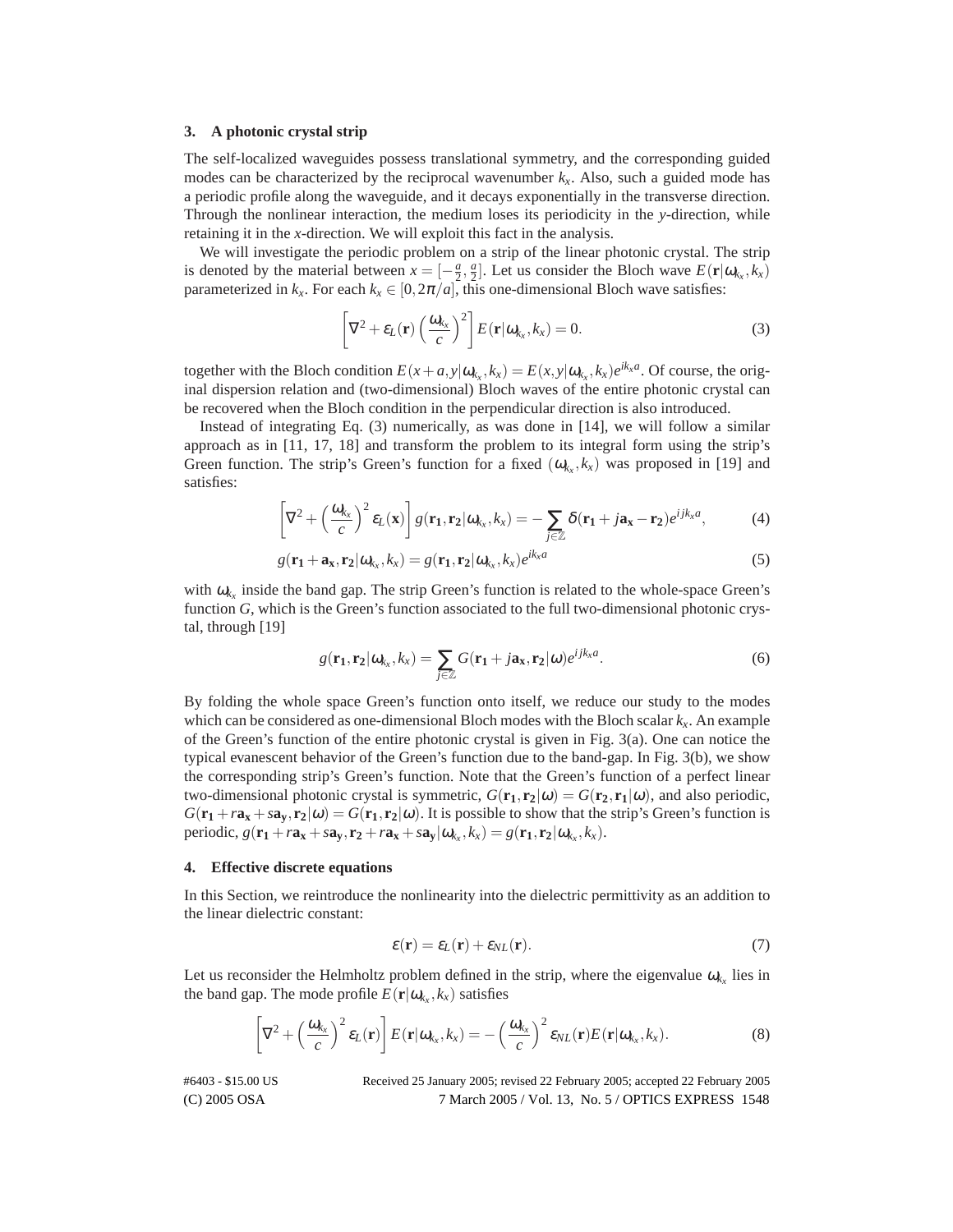

Fig. 3. (a) Photonic crystal geometry with Green's function at  $\omega = 0.38(2\pi c/a)$  superimposed. (b) Strip Green's function at  $\omega_{k_x} = 0.38(2\pi c/a)$  and  $k_x = 0.7\pi/a$  calculated using Eq. (6). In both cases  $\mathbf{r}_2 = 0$ .

Using the theory of the Green's function, it is possible to transform this partial differential equation into an integral equation

$$
E(\mathbf{r}|\omega_{k_x},k_x) = \left(\frac{\omega_{k_x}}{c}\right)^2 \int_{\text{strip}} g(\mathbf{r},\mathbf{u}|\omega_{k_x},k_x) \varepsilon_{NL}(\mathbf{u}) E(\mathbf{u}|\omega_{k_x},k_x) d^2 \mathbf{u}.
$$
 (9)

The nonlinearity is a natural part of the rods which make up the photonic crystal. The nonlinear permittivity will therefore have a similar periodicity as the linear dielectric constant. We model the nonlinearity as

$$
\varepsilon_{NL}(\mathbf{r}) = -\delta_{rod}(\mathbf{r}) |E(\mathbf{r}|\omega_{k_x}, k_x)|^2, \tag{10}
$$

where <sup>δ</sup>*rod* is 1 inside the rods containing nonlinear material and zero outside. The negative sign ensures that the local intensity reduces the refractive index of the rod, and as such, creates a waveguide defect. The electric field is renormalized such that  $n_2 = 1$ . The size of the nonlinear rods in the photonic crystal is assumed to be sufficiently small so that the electric field can be considered constant inside the rods. We number a center rod as 0. The other rods in the strip are then numbered with positive integers in the positive *y*-direction and negative in the negative *y*-direction. An approximate discrete nonlinear equation for the electric field in rod *n* can be written, when we insert Eq. (10) in Eq. (9) and by averaging over the rods

$$
E_n(\omega_{k_x}, k_x) = -\sum_m J_{n,m}(\omega_{k_x}|k_x)|E_m(\omega_{k_x}, k_x)|^2 E_m(\omega_{k_x}, k_x), \qquad (11)
$$

where  $J_{n,m}$ , the coupling coefficient, describes the interaction between rod *n* and *m*. Due to the symmetry and periodicity of the Green's function and considering the symmetry of the photonic

(C) 2005 OSA 7 March 2005 / Vol. 13, No. 5 / OPTICS EXPRESS 1549 #6403 - \$15.00 US Received 25 January 2005; revised 22 February 2005; accepted 22 February 2005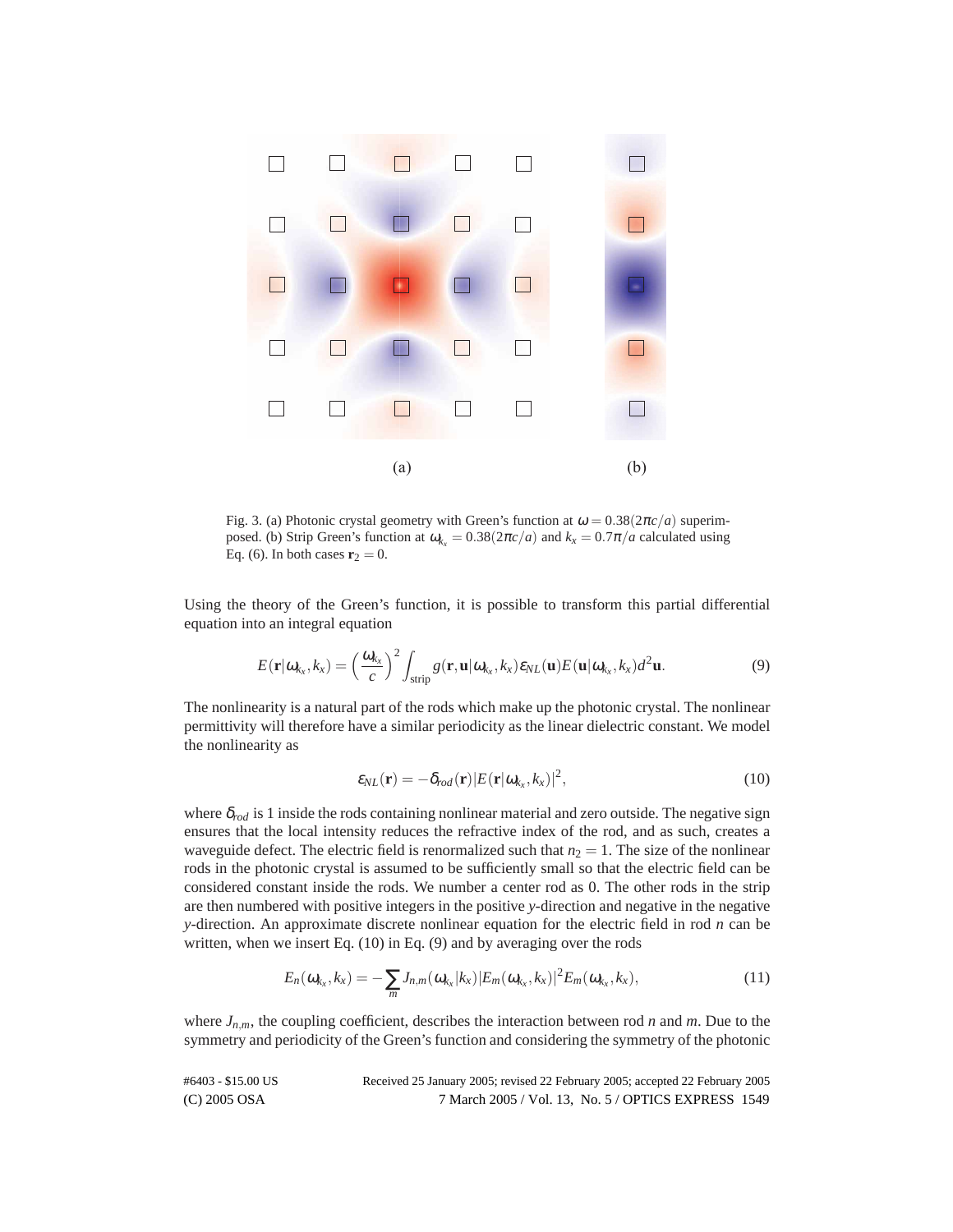crystal strip, the coupling constant only depends on the distance between two rods, reducing  $J_{n,m} = J_{|n-m|}$ :

$$
J_l(\omega_{k_x}, k_x) = \left(\frac{\omega_{k_x}}{c}\right)^2 \int_{rod} g(\mathbf{r_0}, \mathbf{r_1} + \mathbf{u}|\omega_{k_x}, k_x) d^2 \mathbf{u}, \qquad (12)
$$

with  $\mathbf{r}_1$  denoting the center of rod *l*.

Summarizing the procedure: first of all one chooses the frequency of the nonlinear mode to obtain the Green's function. This frequency must lie in the range of the band-gap, because in that case the Green's function has an evanescent form (see Fig. 3(a)) and it is possible to perform the folding procedure from Eq.  $(6)$ . By choosing the Bloch parameter  $k<sub>x</sub>$  and reducing the Green's function to within the strip, we find *g*, the strip's Green's function (see Fig. 3(b)). Averaging the strip's Green's function over a rod, delivers us the coupling parameters from Eq. (12), that model the long-range nonlinear interaction between rods. The last step is of course finding the solution of the nonlinear lattice model in Eq. (11). This system is a closed set of nonlinear algebraic equations in the fields at the center of the rods carrying nonlinear material. Techniques for calculating the Green's function can be found in the literature. We have calculated the Green's functions using CAMFR (CAMFR simulation software is freely available from http://camfr.sourceforge.net). The nonlinear system can be solved using an iterative Newton-Raphson method.

The coupling parameters defined in Eq. (12) and a similar lattice model have also been presented in [11] for the case of nonlinear localized modes induced by an array of dielectric nonlinear rods embedded in an otherwise perfect linear two-dimensional photonic crystal. Two important differences between that approach and the procedure presented in this work exist. Firstly, in our case every rod of the photonic crystal is nonlinear, while in [11] the nonlinear rods were embedded into the photonic crystal. Secondly, the solutions of the lattice model presented here will always be nonlinear guided modes which are only localized in the transversal direction, while in the examples in [11] the longitudinal band-gap was not overcome. A related approach to finding guided modes in linear waveguide defects have been presented in [17] and for linear waveguides with embedded nonlinear defects in [18]. We have checked that the theory based on the strip's Green's function can reproduce the results found on a linear waveguide defect as presented in [17]. The major goal of the work presented in this paper is, like in [18]: to further develop the nonlinear lattice model allowing the use of fast numerical techniques. In [18] a linear lattice model is used to approximate the linear modes (either propagating or evanescent) of a linear waveguide and then construct the field traveling through embedded nonlinear defects in this waveguide as a linear combination of these linear modes. In the next Section, we will study several examples of nonlinear guided Bloch modes using the procedure presented here.

## **5. Examples of nonlinear guided Bloch modes**

## *5.1. Self-localized waveguides*

By solving the set of nonlinear effective discrete equations Eqs. (11) for a chosen set  $(\omega_{k_x}, k_x)$ by means of a Newton-Raphson algorithm, we can find the field amplitudes at the nonlinear rods of the guided spatial soliton Bloch wave. In Fig. 4, we present the calculated mode profile and the corresponding coupling parameters *Jn*. These modes can be characterized by their *modal energy*:

$$
Q = \sum_{m} |E_m(\omega_{k_x}, k_x)|^2.
$$
 (13)

The energy, as defined above, is not the total energy of the electric field, but is merely related to it. It can, however, be used as a measure for the total energy. This energy is sufficient to create

| #6403 - \$15.00 US | Received 25 January 2005; revised 22 February 2005; accepted 22 February 2005 |  |
|--------------------|-------------------------------------------------------------------------------|--|
| $(C)$ 2005 OSA     | 7 March 2005 / Vol. 13, No. 5 / OPTICS EXPRESS 1550                           |  |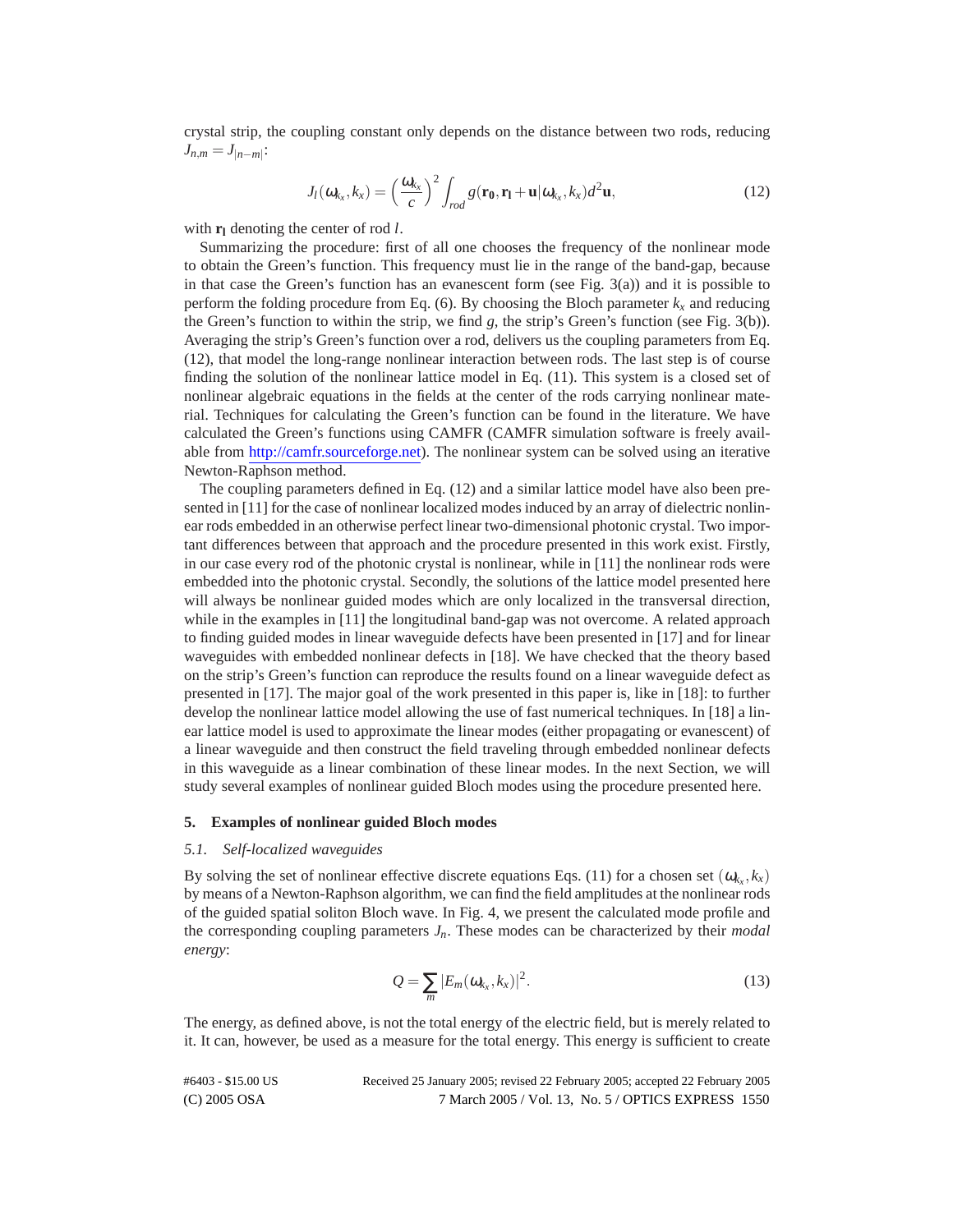

Fig. 4. Coupling parameters  $J_n$  and electric field at the center of rod *n* for a self-localized waveguide with  $\omega_{k_x} = 0.38(2\pi c/a)$  and  $k_x = 0.7(\pi/a)$ 

a waveguide wherein a Bloch wave with frequency  $\omega_{k_x}$  and Bloch number  $k_x$  can propagate. In Fig. 5, we have plotted *Q* as a function of frequency for a constant Bloch number. As in [14], we are able to obtain both symmetric (on-site) and anti-symmetric (inter-site) modes. These results are compared with the more rigorous numerical simulations of self-induced waveguides of [14] in Fig. 5. The overall qualitative agreement is good, although there is an underestimation of the field on the central rod with the Green's function approach. However, the semianalytical approach is able to explore a larger  $k_x$  domain. The quantitative error can be reduced by replacing the central nonlinear rod, by several smaller ones.

## *5.2. Diatomic photonic crystal*

Now, we consider an alternative photonic crystal geometry, a diatomic crystal depicted in Fig. 6. It consists of two offset square lattices with rods of different size. The structure is able to exhibit larger absolute band-gaps (overlapping gap for both polarizations), compared to the normal square lattice [20]. This is because the reduction of symmetry can lead to the canceling of degeneracies at band edges. We will consider the larger rods to be linear, so they impart most of the linear scattering. On the other hand, we assume that the small rods have a positive nonlinearity, so they may be able to induce nonlinear localization.

Because the nonlinear sections are smaller than in the previous section, we expect a better agreement between the strip Green method and the rigorous calculations. All rods in the photonic crystal have a refractive index of  $\sqrt{12}$  (the background is air), and the diameters are, respectively, 0.2*a* and 0.1*a*. This crystal has a TM bandgap between  $\omega = 0.389(2\pi c/a)$  and

(C) 2005 OSA 7 March 2005 / Vol. 13, No. 5 / OPTICS EXPRESS 1551 #6403 - \$15.00 US Received 25 January 2005; revised 22 February 2005; accepted 22 February 2005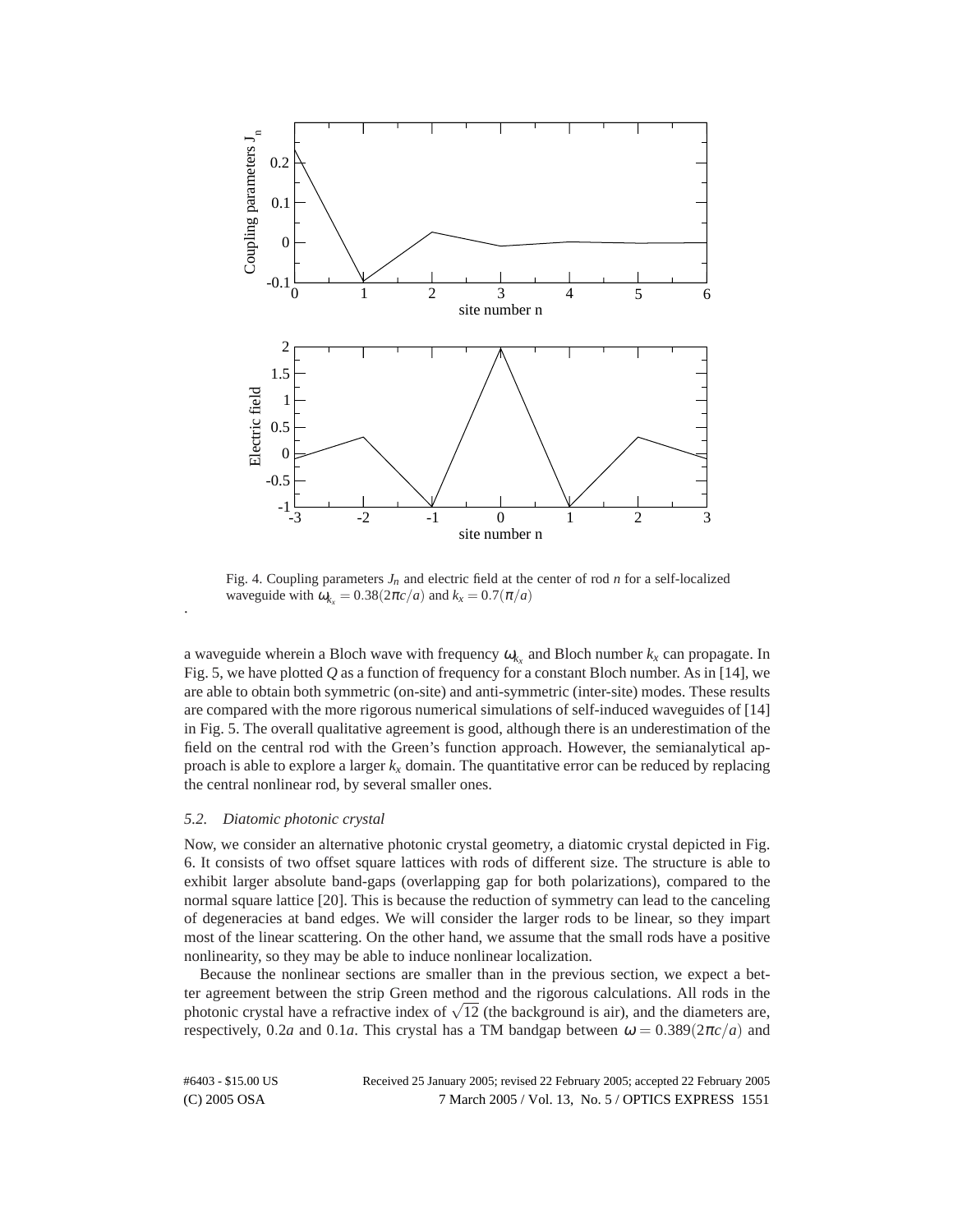

Fig. 5. Modal energy *Q* and modal electric field amplitudes of the self-localized waveguide at  $\omega_{k_x} = 0.38(2\pi c/a)$ , calculated with strip's Green theory (thin line) and exact simulations (thick line), respectively. The field in the center of rod 0 (black), 1 (red), 2 (green) and 3 (blue) are shown.

| $\Box$ |   | $\Box$ |   | $\Box$ |        | $\Box$ |   | $\Box$ |   | $\Box$ |     | $\Box$ |  |   | $\Box$ |   |
|--------|---|--------|---|--------|--------|--------|---|--------|---|--------|-----|--------|--|---|--------|---|
|        | □ |        | П |        | □      |        | □ |        | □ |        | □   |        |  | J |        | С |
| $\Box$ |   | $\Box$ |   | $\Box$ |        | $\Box$ |   | $\Box$ |   | $\Box$ |     | $\Box$ |  |   | $\Box$ |   |
|        | □ |        | П |        |        |        |   |        | □ |        | Γı  |        |  | I |        | С |
| $\Box$ |   | $\Box$ |   | $\Box$ |        | $\Box$ |   | $\Box$ |   | $\Box$ |     | $\Box$ |  |   | $\Box$ |   |
|        | □ |        |   |        | □      |        |   |        |   |        |     |        |  | I |        | C |
| $\Box$ |   | $\Box$ |   | $\Box$ |        | o      |   | $\Box$ |   | $\Box$ |     | $\Box$ |  |   | o      |   |
|        | □ |        |   |        | $\Box$ |        | П |        |   |        | a a |        |  | j |        | C |
| $\Box$ |   | $\Box$ |   | $\Box$ |        | $\Box$ |   | $\Box$ |   | $\Box$ |     | $\Box$ |  |   | $\Box$ |   |
|        | □ |        |   |        | □      |        |   |        |   |        |     |        |  | ∃ |        | C |
| $\Box$ |   | $\Box$ |   | $\Box$ |        | $\Box$ |   | $\Box$ |   | $\Box$ |     | $\Box$ |  |   | $\Box$ |   |
|        |   |        |   |        |        |        | г |        |   |        | г   |        |  | J |        | С |
| $\Box$ |   | $\Box$ |   | $\Box$ |        | $\Box$ |   | $\Box$ |   | $\Box$ |     | $\Box$ |  |   | $\Box$ |   |
|        |   |        |   |        |        |        |   |        |   |        |     |        |  |   |        |   |
| (a)    |   |        |   |        |        |        |   |        |   |        |     |        |  |   |        |   |

Fig. 6. (a) Diatomic photonic crystal geometry with Green's function at  $\omega = 0.4(2\pi c/a)$ superimposed. (b) Strip Green's function at  $\omega_{k_x} = 0.4(2\pi c/a)$  and  $k_x = 0.85\pi/a$ .

(C) 2005 OSA 7 March 2005 / Vol. 13, No. 5 / OPTICS EXPRESS 1552 #6403 - \$15.00 US Received 25 January 2005; revised 22 February 2005; accepted 22 February 2005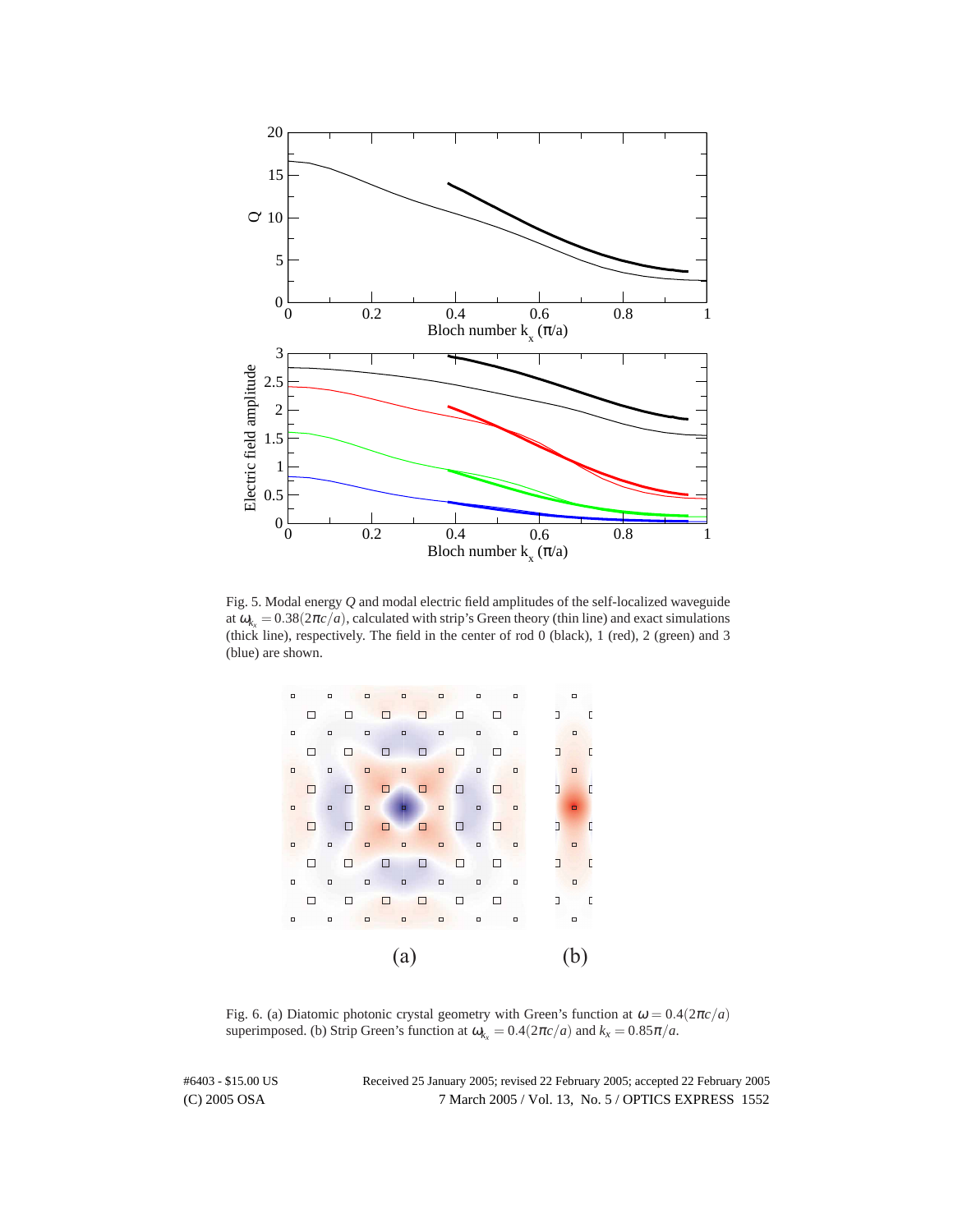

Fig. 7. Modal energy Q for the diatomic photonic crystal at  $\omega_{k_x} = 0.4(2\pi c/a)$ , calculated with strip's Green theory (thin line) and exact simulations (thick line), respectively.



Fig. 8. A propagating diatomic gap soliton with  $\omega_{k_x} = 0.4(2\pi c/a)$  and  $k_x = 0.908\pi/a$ .

 $0.436(2\pi c/a)$ . An example of the Green's and strip Green's function is shown in Fig. 6. With both the strip Green method and the numerical simulations we find self-localized waveguides in the diatomic photonic crystal. A comparison of the modal energy is shown in Fig. 7. We see a good agreement between the two methods, as expected. However, with the semi-analytic method it is easier to cover the whole  $k_x$ -range. An example of a propagating self-localized waveguide is depicted in Fig. 8. Notice how in this case the staggered Green's function gives rise to an unstaggered mode, which is also shown by the unstaggered strip Green's function in Fig. 6b. Indeed, if the rods aside from the central column have a larger field than the center rod, and if they are multiplied by the appropriate phase factor (see Eq. (6)), the sign can change.

Stationary 2D modes also appear in the diatomic photonic crystal [21]. However, because these solitons are zero-dimensional, such as point-defect modes, their description needs one degree of freedom less. There, one frequency leads to one mode. This is in contrast with our self-localized waveguides, where one frequency leads to a one-parameter family of modes, characterized by the Bloch constant *kx*.

(C) 2005 OSA 7 March 2005 / Vol. 13, No. 5 / OPTICS EXPRESS 1553 #6403 - \$15.00 US Received 25 January 2005; revised 22 February 2005; accepted 22 February 2005